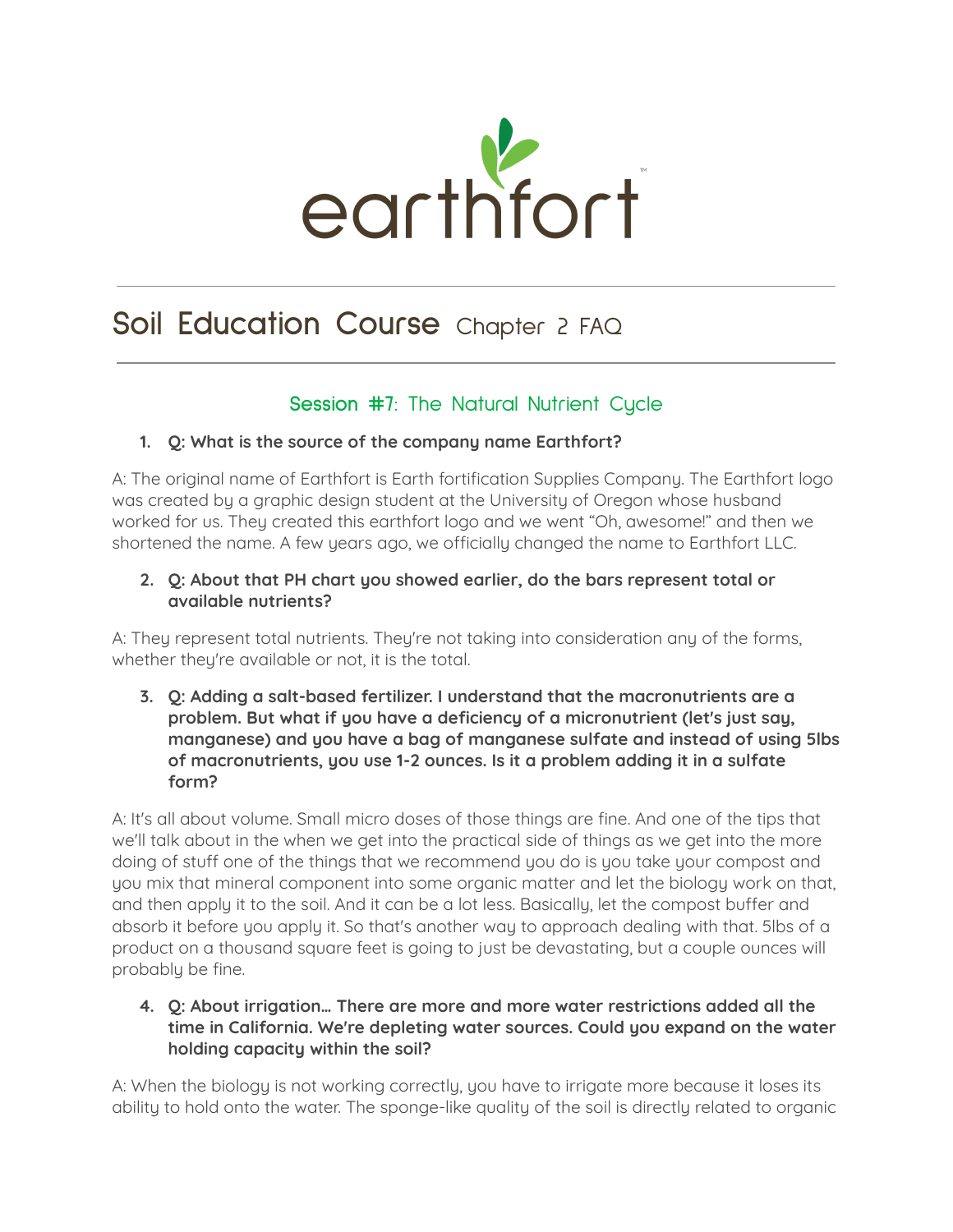matter content, but more importantly, building biology. Fungi specifically creates that network: that sponge. It's part of the reason why no-till is actually such a great idea, because it doesn't disrupt that characteristic of the soil that can hold in the water. Even if you can't irrigate, we've worked with a lot of dry land, farms, and stuff. And it's just a different yield. Dry land barley versus irrigated barley might as well just be 2 different plants because of the productionand the way that you manage them. The yields are radically different. It's not necessarily that you have to have irrigation, but the growth of production worldwide is directly tied to the ability to irrigate and to get water to those plants. It's all about yield, but not necessarily about quality. We have a lot of fun with the almond growers down in California and their water system.

# **5. Q: Where does humic acid come in? Does it break down?**

A: I suggest you go to the Humic Substances Society Web page. Basically, it'll be frustrating because everybody has different opinions about it. There are stable forms of organic matter that become humus, that's the stable form. But even humus gets cycled and utilized. It's still a mineral component of biology. They say that the biology has broken it down, but it's still habitat, and it's still fairly volatile. Humic acid is an extractable component of humus. Soil or organic matter coming out of mineralized forms, eventually it does become mineralized. A lot of organic matter over time becomes coal. In a particular stage of that coal, you can extract humic acid pretty efficiently. That's where most of the humic acid products come from. The real answer is that yeah, there is that stable component but it's not as stable as people think.

Humic acid in that form is not really doing the same kind of a job as applying humic acid directly to the soil. Again, the conditions of the soil vary greatly. Basically it won't do anything in a healthy region here in the northwest US for a healthy system. It's a pointless activity. But, in an unhealthy system, or in a system that needs a lot of help to rebuild itself, it can be really valuable.

## **6. Q: Regarding fertilizer challenges chart, with the almost 100 units drop in fertilizer consumption over several years around 1990, why were cereal production and yield levels seeming to not be affected?**

A: There are a few ideas about what may have happened to create this view.

1. The biology was able to recover just enough to do its job without those inputs.

2. There was excess fertilizer in the ground that was utilized to help maintain productivity.

3. This is a global perspective, and the US and Russia were the two largest users of the fertilizers, but much smaller in overall production, so the rest of the world held steady or improved because they did not use that much to begin with, and the averages, globally, were only slightly impacted.

If we saw the individual countries I think the graph would look different depending on the nature of the agricultural system. It is an interesting graph, here is a link to some much more detailed information: <https://ourworldindata.org/fertilizers#all-charts-preview> I have not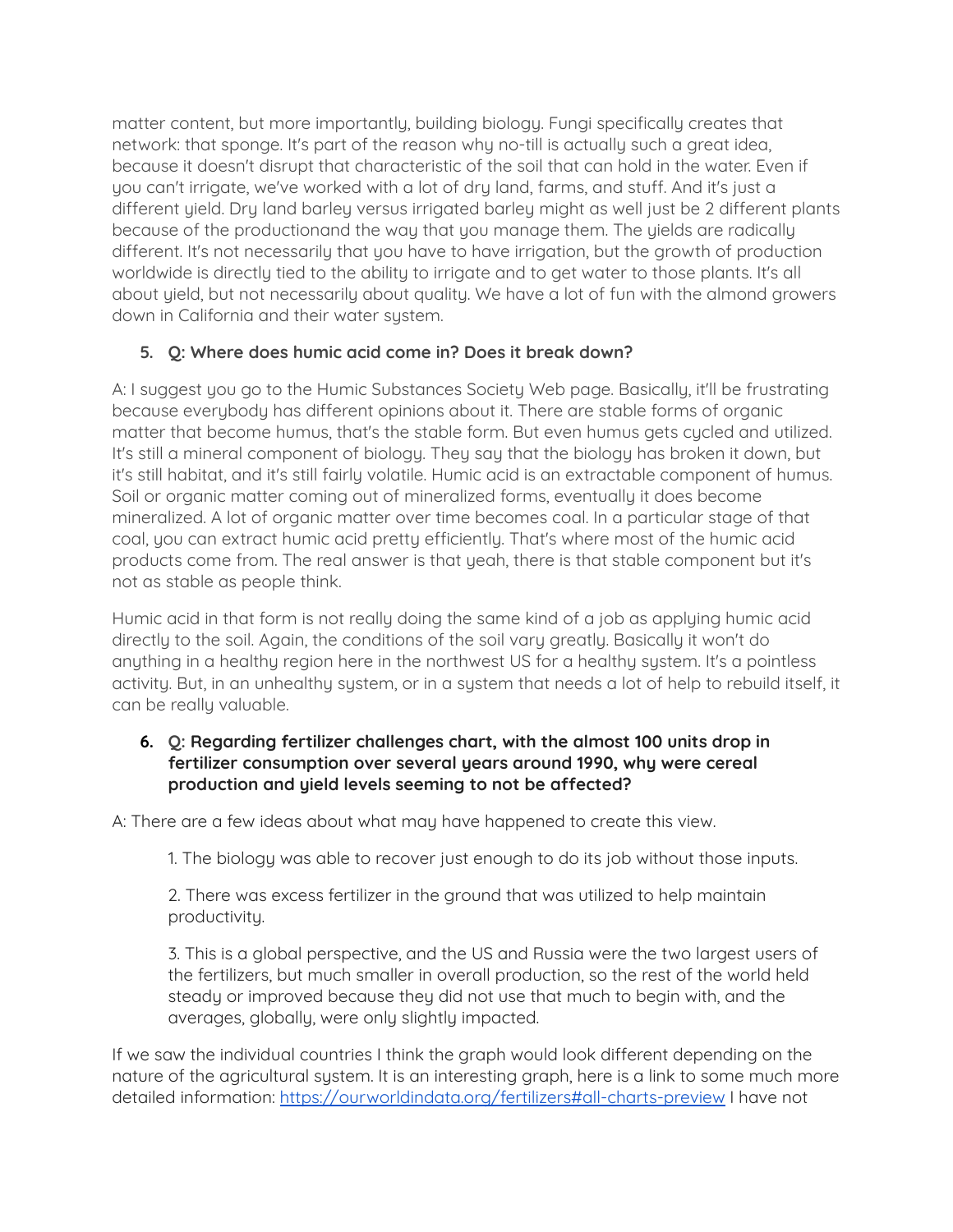looked through it all and I do not know how far back it goes, but it may provide some deeper insights.

# **Questions from Session #8:** Bacteria

#### **1. Q: A question from a textbook from the suggested reading. There is a chapter on bacteria and archaea... for our purposes, do we care that there is this other domain of similarly shaped/sized biology?**

A: It's interesting to the scientists who are studying it. The archaea tends to be those extremophiles. For the most part, they're the ones living. Snottites would be considered archaea and not necessarily bacteria. But for our purposes, it really doesn't matter. So when we're doing bacterial counts under the microscope, there's no way to tell the difference between the bacteria and archaea. So, don't worry about it too much. It's like fungi.

You have to remember, scientists love creating work for themselves. The more species there are, then that means the more specialization there is. If there's a million species of bacteria, that means there's a million PhDs (or more) studying that organism. Then it becomes exponential when you actually start looking at it from a perspective of how that bacteria interrelates to its environment, to different plant systems, to other organisms, and now we have billions and billions of years of research history. I think the archaea is just an easier way for them to differentiate between general bacteria and these extremophiles.

# **Questions from Session #9:** General Fungi

#### **1. Q: If one wanted to increase the diversity of fungi could you go to an old growth forest and get a couple of wheelbarrows of the litter on top and spread it around your garden, or is there a better tactic?**

A: I don't encourage that because you won't know what you're getting. A lot of those organisms that live in that soil will probably wipe out your vegetable patch. They're not meant to be growing outside of the forest... necessarily. What's beneficial in the forest could become quite harmful in the garden. With that said, I also don't encourage people to go in and harvest natural materials, unless you have permission to do so, and it's not from a national park, etc. There're liability issues with stealing somebody's soil. That's just the caveat. We know the best thing to do is just good compost, and maybe even a variety of composts.

Diversity is all about supporting your habitat. A lot of these organisms will come along, even in an urban setting, they're just waiting for the opportunity, so your best bet is to just have a good compost. If you do go collect some forest soil or something like that, put it into the compost process, don't just put it directly into your garden. So, actually just incorporate it at the beginning of your compost, feed it to your worms, put it into the composting & thermal compost process. That way if there are any diseases or other weird things going on in the compost, it will integrate more completely into that mixture. You can also diversify your food resources to encourage diversity. So don't always need to use ReVive to feed your fungi.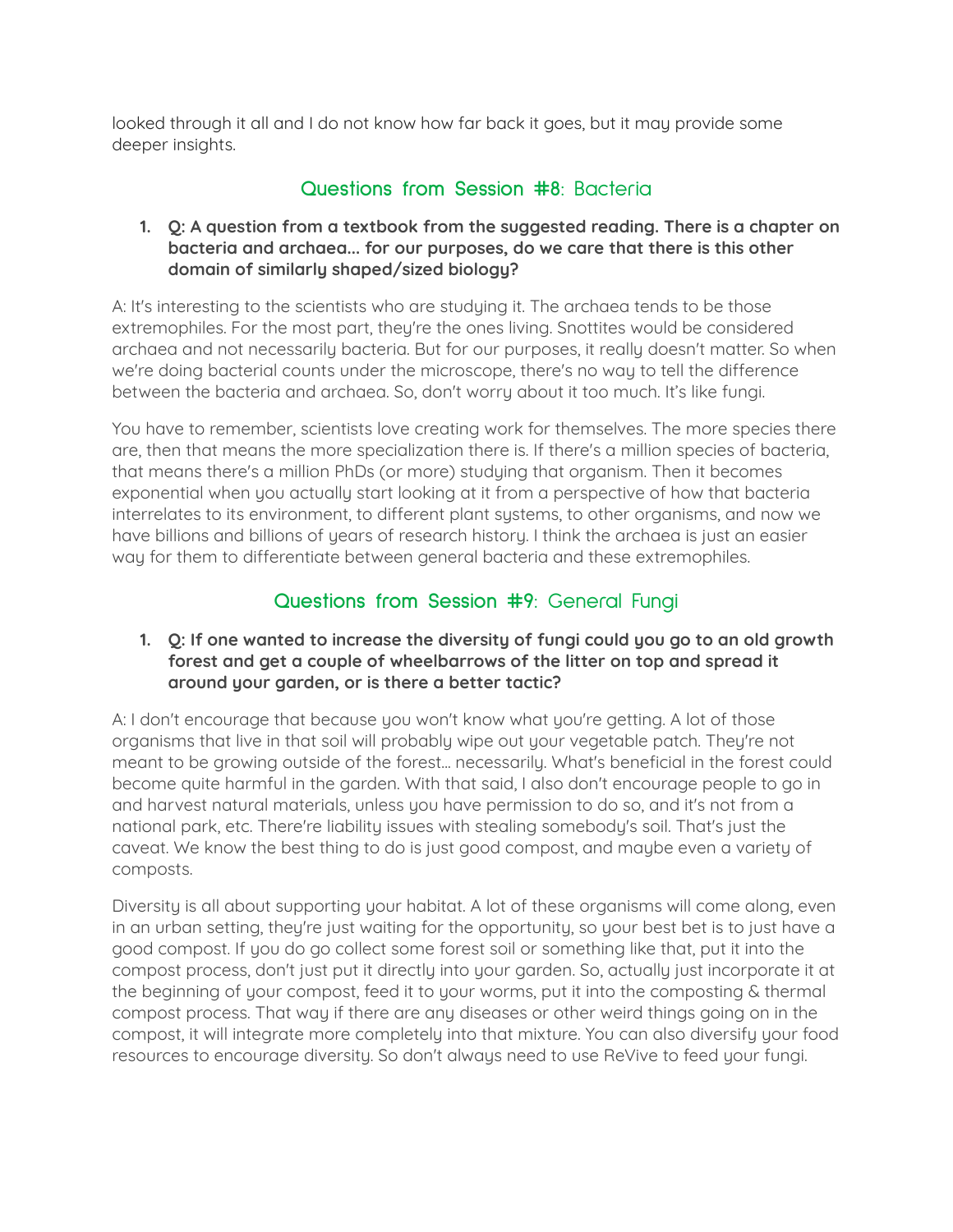# **2. Q: Does higher lignin increase the fungal content?**

A: Think about other components like increasing the lignin content, and focus more on just the general carbon. Higher carbon tends to be higher fungal and we will talk about that when we get to the compost for sure because we'll talk about inputs and everything. So higher lignin, higher carbon content will definitely increase the fungal diversity and quantity.

# **3. Q: Size increasing lignin, carbon, fungal, what other conditions are helpful?**

A: Time is important with fungi. When you look at the life cycles (and again, we'll talk about this in probably another month or so) Bacteria are fast growing. Fungi are a little slower but they need more time. If you're making thermal compost, mixing it up a lot in the early stages, and you gotta let it rest. Having a high carbon food source. Also, looking at things like oats, and making sure the moisture is not too wet, not too dry. Cooler temperatures also favor fungi. That's why most of the fungal content in a compost comes after it reaches ambient temperature and cools down.

# **4. Q: Are some carbons better than others?**

A: Oh, yeah. There's always a differentiation. When you're looking at woody material, the one thing to *avoid* is aromatics. This means eucalyptus, pine, cedar, any of those types. Those plants have antimicrobial, protective compounds in those plants. The reason why cedar is a great thing to put in a closet is that it not only discourages moths, but it also discourages fungi and bacteria growing. Plus, it takes forever for cedar to break down. So yes, some carbons are definitely better than others.

The kind that breaks down quicker are things that have already been processed. This includes paper, cardboard, sawdust. Those types of woods tend to be quicker, wood chips are a slower process. Personally, I like alder and maple. Cherry can be good. Apple too, but just be aware it's a dense wood, so it takes a little longer to break down. Apple is great if you're doing static piles for a year, but again, we'll talk more about that when we talk about composting. The other thing to look for is shells. A lot of people really like using hazelnut, walnut, and pecan shells. Just be aware that those are really dense, and they make great walkways through the garden... but they may take a long time to break down in a composting process.

# **Emailed Questions**

# **5. Q: Are there commercially available sources, other than Revive, to add fungal diversity? And, how much is enough?**

A: Adding diversity is different than encouraging diversity, you can only grow what is there. Revive is a food, other foods could be fish hydrolysate, kelp, humic acid, any protein based organic fertilizer could also be good (soymeal and alfalfa meal), also grains flours such as oats. How much to use is difficult to determine; how well it stimulates your biology, the conditions in the soil are all factors to consider. Typically small quantities frequently applied are preferred over a single large dose.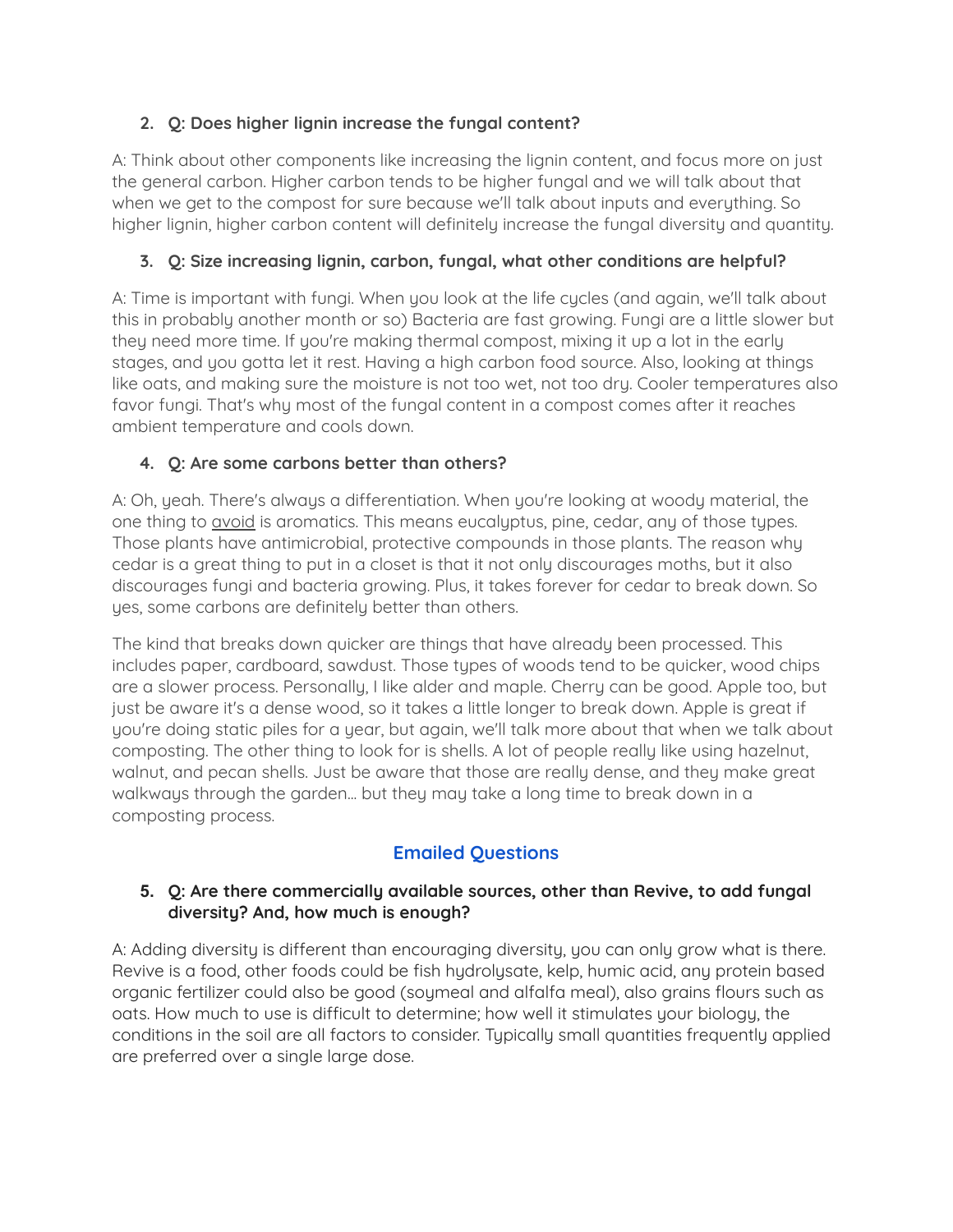## **6. Q: When commercially available compost lists "forest products" as an ingredient, is that secret code for "sawdust"? If so, is there anything wrong with using that?**

A: It may be that they are referring to sawdust, old bark dust, or any woody material removed from a logging operation. I do not think there is anything wrong with this, so long as the product is properly tested and labeled.

## **7. Q: I've read that adding oats to my AACT (Actively Aerated Compost Tea) will create a fungal tea. If so, can I sprinkle oats in my garden?**

A: Just putting oats into your tea will have little impact, as they must be consumed by the microbes in the compost prior to brewing. This process can take up to two weeks. Certainly you can apply oats directly into the garden, I recommend using whole oats, they have the germ that contains the essential oils.

## **8. Q: Finding non-aromatic wood chips is a challenge (fir bark was applied to my landscaping). I can find small bags of maple, apple, etc. in the Weber section of big box stores. Can I use those for my small garden?**

A: Fir bark makes a great mulch and walkway material. The key to the aromatics is to get aged material; once the phenols gas off, they can be perfectly suitable. Using smoking chips can be just fine, just be sure they have not been treated with any chemicals to "enhance" the smoke flavor, these may be less than desirable inputs into the garden.

# **Session #10:** Mycorrhizal Fungi

# **1. Q: Which companies produce quality fungi products for application to your plants?**

A: It depends on what you are looking for, and for which crop. For example, trees and pumpkins would have very different needs. Most companies offer 20 common species of Endo-Myco and Ecto-Myco. Nobody offers Ericoid. Most of them are good, as long as there is a good spore count. There are so many companies that I wouldn't know where to begin. I'd make sure to get something that is specific, as there is really no need to apply Endo- and Ecto- simultaneously. You can easily find those Endo/Ecto mixes in general stores and places like that, as the general public doesn't know much better. Most people think applying both is beneficial, but really depending on your plant/crop type, you will need one or the other.

# **2. Q: I work in urban landscapes. Can mycorrhizal fungi be applied to containers or disturbed landscapes? What can you do to grow Ericoid plants in containers (e.g. blueberries)?**

A: Focus on getting the general soil conditions good (or better), and then introduce spores. Especially when buying nursery plants, you'll most likely have that ericoid already present. For containers, say you're trying to grow blueberries from nursery plants, the ericoid will most likely already be there. From seed, you probably won't have that ericoid already there. A good rule of thumb is that if blueberry plants are producing berries, you do have ericoid present. One way I'd recommend getting that inoculant would be to take some of the soil